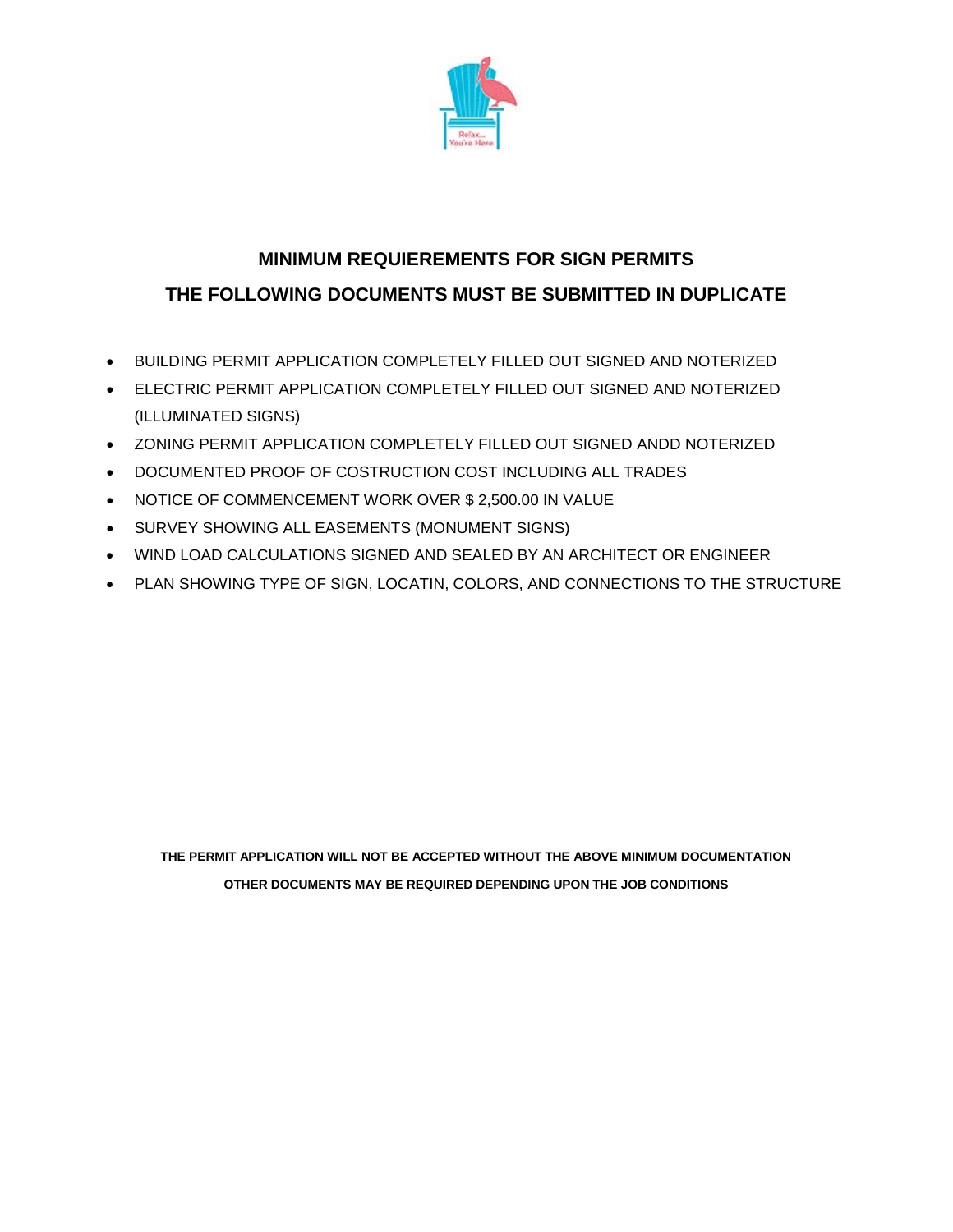| <b>BROWARD COUNTY UNIFORM BUILDING PERMIT APPLICATION</b>  |                   |                           |                     |                      |                          |            |
|------------------------------------------------------------|-------------------|---------------------------|---------------------|----------------------|--------------------------|------------|
| Select One Trade: UBuilding                                | $\Box$ Electrical | $\Box$ Plumbing           | <b>L</b> Mechanical |                      | $\Box$ Other             |            |
| <b>Application Number:</b>                                 |                   |                           |                     |                      | <b>Application Date:</b> |            |
| Job Address:                                               |                   |                           | Unit:               | City:                |                          |            |
| Tax Folio No.:                                             | Flood Zn:         | BFE:                      | Floor Area:         |                      | Job Value:               |            |
| <b>Building Use:</b>                                       |                   | <b>Construction Type:</b> |                     |                      | Occupancy Group:         |            |
| Present Use:                                               |                   | Proposed Used:            |                     |                      |                          |            |
| Description of Work:                                       |                   |                           |                     |                      |                          |            |
| □New □ Addition<br>$\Box$ Repair                           | Alteration        | Demolition                | Revision            | $\mathsf{\_}$ Other: |                          |            |
| Legal Description:                                         |                   |                           |                     |                      |                          | Attachment |
| Property Owner:                                            |                   | Phone:                    |                     | Email:               |                          |            |
| 2<br>Owner's Address:                                      |                   |                           | City:               |                      | <b>State</b>             | Zip:       |
|                                                            |                   |                           |                     |                      |                          |            |
| Contracting Co.:                                           |                   | Phone:                    |                     | Email:               |                          |            |
| 3<br>Company Address:                                      |                   |                           | City:               |                      | State:                   | Zip:       |
| Qualifier's Name:                                          |                   |                           | Owner-Builder:      |                      | License Number:          |            |
| Architect/Engineer's Name:                                 |                   | Phone:                    |                     | Email:               |                          |            |
|                                                            |                   |                           |                     |                      | State:                   |            |
| Architect/Engineer's Address:                              |                   |                           | City:               |                      |                          | Zip:       |
| <b>Bonding Company:</b><br><b>Bonding Company Address:</b> |                   |                           | City:               |                      | State:                   | Zip:       |
| Fee Simple Titleholder's name (if other than owner):       |                   |                           |                     |                      |                          |            |
| Fee Simple Titleholder's Address (If other than owner):    |                   |                           | City:               |                      | State:                   | Zip:       |
| Mortgage Lender's Name:                                    |                   |                           |                     |                      |                          |            |

Application is hereby made to obtain a permit to do the work and installations as indicated. I certify that no work or installation has commenced prior to the issuance of a permit and that all work will be performed to meet the standards of all laws regulating construction in this jurisdiction. I understand that a separate permit must be secured for ELECTRICAL WORK, PLUMBING, SIGNS, WELLS, POOLS, FURNACES, BOILERS, HEATERS, TANKS, and AIR CONDITIONERS, etc.

**OWNER'S AFFIDAVIT:** I certify that all the foregoing information is accurate and that all work will be done in compliance with all applicable laws regulating construction and zoning.

WARNING TO OWNER: YOUR FAILURE TO RECORD A NOTICE OF COMMENCEMENT MAY RESULT IN YOUR PAYING TWICE FOR IMPROVEMENTS TO YOUR PROPERTY. A NOTICE OF COMMENCEMENT MUST BE RECORDED AND POSTED ON THE JOB SITE BEFORE THE FIRST INSPECTION. IF YOU INTEND TO OBTAIN FINANCING, CONSULT WITH YOUR LENDER OR AN ATTORNEY BEFORE COMMENCING WORK OR **RECORDING YOUR NOTICE OF COMMENCEMENT.** 

| $\boldsymbol{\mathsf{X}}$                                                           |                                                                                     |
|-------------------------------------------------------------------------------------|-------------------------------------------------------------------------------------|
| Signature of Property Owner or Agent<br><b>STATE OF</b><br><b>COUNTY OF</b>         | Signature of Qualifier<br><b>STATE OF</b><br><b>COUNTY OF</b>                       |
| Sworn to (or affirmed) and subscribed before me this _______ day of<br>$, 20$ by    | Sworn to (or affirmed) and subscribed before me this day of<br>$, 20$ by            |
| (Type / Print Property Owner or Agent Name)                                         | (Type / Print Qualifier's Name)                                                     |
| <b>NOTARY'S SIGNATURE</b> as to Owner or Agent's Signature                          | <b>NOTARY'S SIGNATURE</b> as to Qualifier's Signature                               |
| Notary Name                                                                         |                                                                                     |
| (Print, Type or Stamp Notary's Name)<br>Personally Known or Produced Identification | (Print, Type or Stamp Notary's Name)<br>Personally Known or Produced Identification |
| Type of Identification Produced <b>Example 2018</b>                                 | Type of Identification Produced <b>Example 20</b>                                   |
| APPROVED BY:<br>Permit Officer                                                      | Code in Effect:<br>Issue Date:                                                      |

A jurisdiction may use a supplemental page requesting additional information and citing other conditions, please inquire. Note: If any development work as described in FS 380.04 Sec. 2 a-g is to be performed, a development permit must be obtained prior to the issuance of a building permit. 1.56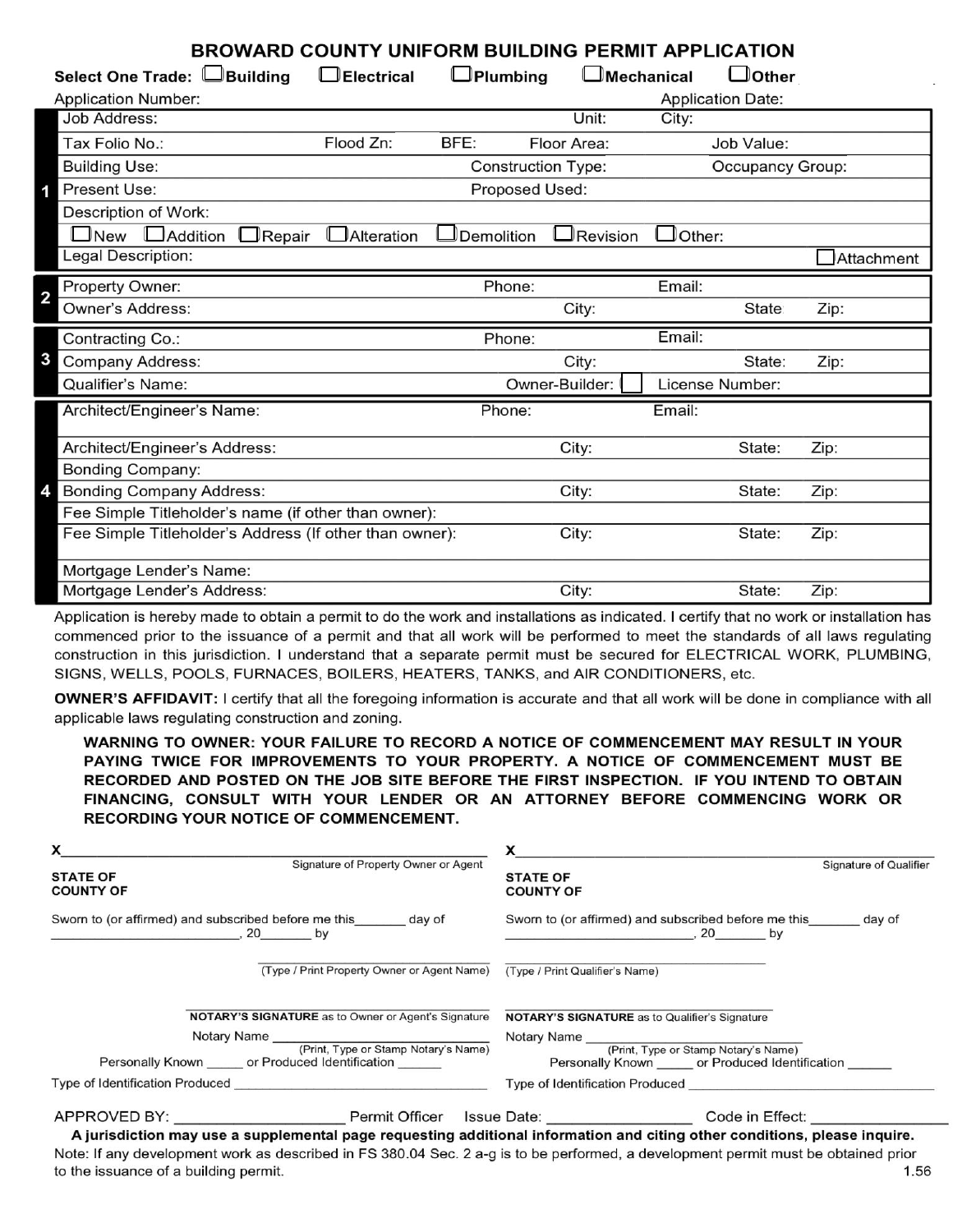**OWNER'S AFFIDAVIT:** I certify that all information provided is accurate, and that all work will be performed in compliance with all applicable laws regulating construction and zoning. No work has been commenced prior to the permit sought by this application, and all work will be done as indicated in the application and all accompanying document and plans.

**NOTICE:** In addition, the requirements of this permit, there may be additional restrictions applicable to this property that may be found in the public records of the county, and there may be additional permits required from other governmental entities such as water management districts, County, State or Federal agencies.

**DISCLAIMER:** Issuance of a development permit by a municipality does not in any way create any right on the part of the applicant to obtain a permit from a state or federal agency and does not create any liability on the part of the municipality for issuance of the permit if the applicant fails to obtain requisite approvals or fulfill the obligations imposed by a state or federal agency or undertakes actions that result in a violation of state or federal law.

**CONDITION:** All applicable state and federal permits must be obtained before commencement of the development.

| <b>CONTRACTOR</b>                                           | <b>OWNER</b>                                 |
|-------------------------------------------------------------|----------------------------------------------|
| PRINT NAME OF CONTRACTR                                     | PRINT NAME OF OWNER                          |
| SINATURE OF CONTRACTOR                                      | SIGNATURE OF OWNER                           |
| <b>STATE OF FLORIDA</b>                                     | <b>STATE OF FLORIDA</b>                      |
| <b>COUNTY OF BROWARD</b>                                    | <b>COUNTY OF BROWARD</b>                     |
| Sworn to (or affirmed) and subscribed before                | Sworn to (or affirmed) and subscribed before |
| me this _______ day of _____________________                | me this ______ day of __________________     |
|                                                             | $20$ by $\qquad \qquad$ by                   |
|                                                             |                                              |
| SEAL:                                                       | SEAL:                                        |
|                                                             | Personally Known: 2008                       |
|                                                             |                                              |
| Type of Identification Produced____________                 | Type of Identification Produced              |
| Personally Known: ___________<br>Or produced Identification | Or produced Identification________________   |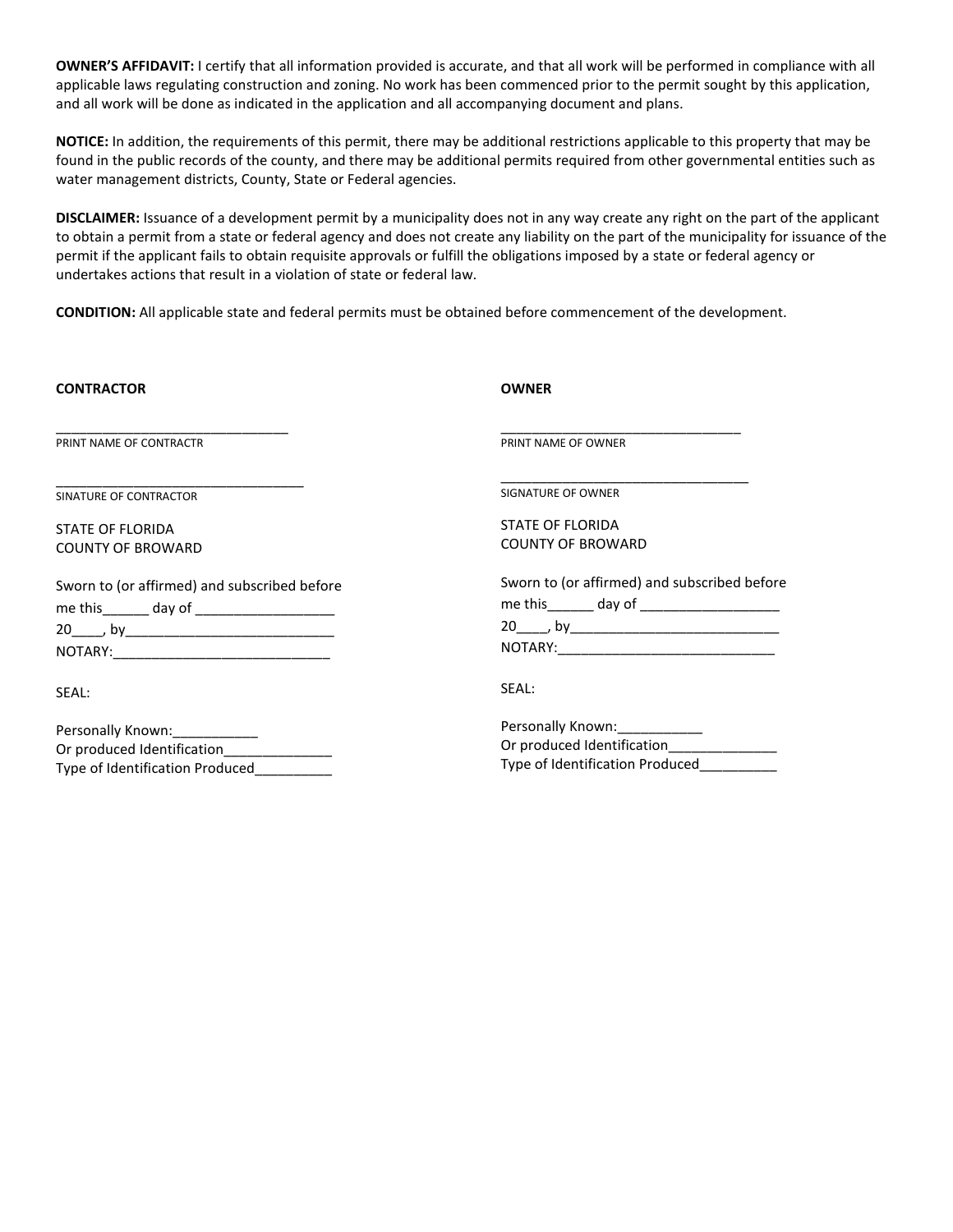#### PERMIT AFFIDAVIT

### FOR ACKNOWLEDGEMENT OF COMPLIANCE WITH RESTRICTIVE DEEDS AND COVENANTS **STATE OF FLORIDA:**

#### **BROWARD COUNTY:**

On this day personally appeared before me, the undersigned officer duly authorized to administer oaths and take acknowledgments \_\_\_\_\_\_\_\_\_\_\_\_\_\_\_\_\_\_\_\_\_\_\_\_\_\_\_\_\_\_\_\_, who being by me first duly (**HOMEOWNER)**

sworn, deposes and says:

By my signature below, I acknowledge that the legal description for the property for which I am applying for a permit is \_

LOT BLOCK SUBDIVISION

a/k/a\_\_\_\_\_\_\_\_\_\_\_\_\_\_\_\_\_\_\_\_\_\_\_\_\_\_\_\_\_\_\_\_\_\_\_\_\_\_\_\_\_\_\_\_\_\_\_\_\_\_\_\_\_\_\_\_\_\_

(Street address)

- 1. That I am the legal owner of the property
- 2. I acknowledge that approval may be required from the following

(Homeowners Association)

\_\_\_\_\_\_\_\_\_\_\_\_\_\_\_\_\_\_\_\_\_\_\_\_\_\_\_\_\_\_\_\_\_\_\_\_\_\_\_\_\_\_\_\_\_\_\_\_\_\_\_\_\_\_\_\_\_\_\_\_\_\_\_\_\_\_\_\_\_\_\_\_\_\_\_\_\_\_\_

Which entities or associations regulate or otherwise govern the community, neighborhood, or development my property is located.

3. I further acknowledge that I am responsible for any additional cost that may be assessed by the Town of Lauderdale by the Sea and/or the entity regulating or governing the subject property as a result of my not having obtained the necessary approvals from any entity or association that may regulate or otherwise govern the community neighborhood, development in which my property is located.

#### **FURTHER AFFIANT SAYETH NAUGHT**

**\_\_\_\_\_\_\_\_\_\_\_\_\_\_\_\_\_\_\_\_\_\_\_\_\_\_\_\_\_\_\_\_\_\_\_\_\_\_\_\_\_\_\_\_\_\_\_\_\_\_**

**Date\_\_\_\_\_\_\_\_\_\_\_\_\_\_\_\_\_\_\_\_\_\_\_\_**

Owners signature

**\_\_\_\_\_\_\_\_\_\_\_\_\_\_\_\_\_\_\_\_\_\_\_\_\_\_\_\_\_\_\_\_\_\_\_\_\_\_\_\_\_\_\_\_\_\_\_\_\_\_** Owners printed name

#### **STATE OF FLORIDA COUNTY OF BROWARD**

Affirmed and signed before me, on \_\_\_\_\_\_\_\_\_\_\_\_\_\_\_\_\_\_\_\_\_\_\_\_\_\_\_\_\_\_\_\_the foregoing document was acknowledged before me affiant, \_\_\_\_\_\_\_\_\_\_\_\_\_\_\_\_\_\_\_\_\_\_\_\_\_\_\_\_\_\_\_\_\_\_\_\_, who personally appeared before me at the time of notarization, who signed and acknowledged signing the foregoing document, who did take an oath, and:

Who is personally known to me\_\_\_\_\_\_\_ or Who produced the following identification\_\_\_\_\_\_\_\_\_\_\_\_\_\_\_\_\_\_\_\_\_\_\_\_\_\_\_\_\_

Notary Public

\_\_\_\_\_\_\_\_\_\_\_\_\_\_\_\_\_\_\_\_\_\_\_\_\_\_\_\_\_\_\_\_\_\_\_\_\_\_\_\_\_Commission Expiration date:

\_\_\_\_\_\_\_\_\_\_\_\_\_\_\_\_\_\_\_\_\_\_\_\_\_\_\_\_\_\_\_\_\_\_\_\_\_\_\_\_\_\_\_\_ (Seal)

(Printed or typed name)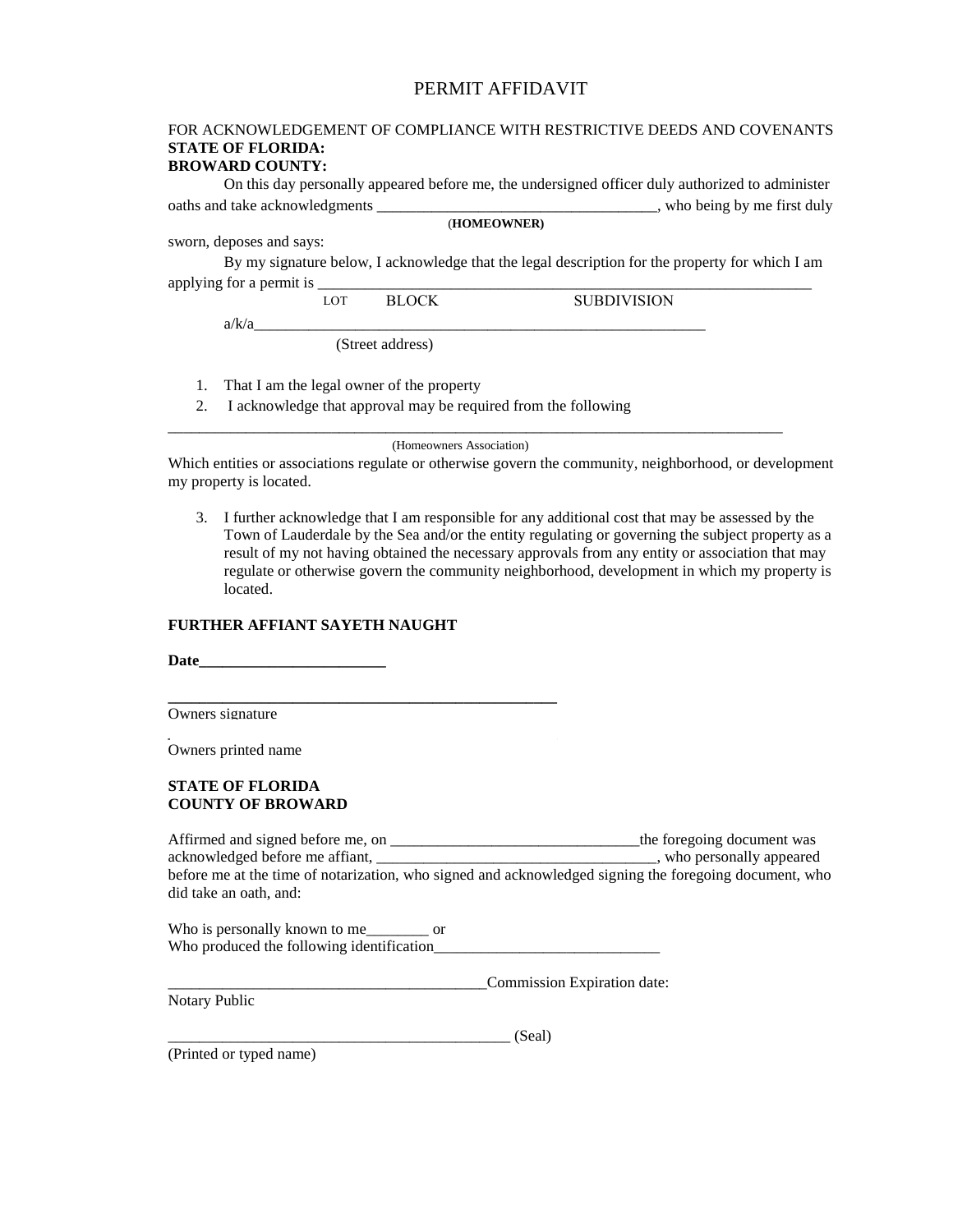## Time Limits for Construction - NOTICE TO OWNER

Section 6-12 of the Town's Code of Ordinances requires:

- *1. The construction of any new structure or new addition to an existing structure to be completed and all construction material, equipment and debris removed from the property within 18 months of the date of the issuance of the first building permit.*
- *2. The exterior elements of any repair or renovation to an existing structure which requires a building permit shall be completed and all construction material, equipment and debris removed from the property within six months of the issuance of the first building permit.*

This notification is the minimum 60 day's notice required in section 6-12.9(g).

The Failure to complete the construction at

by the construction deadline may result in a fine or legal action by the Town.

If there are extenuating circumstances that prohibit the property owner from completing the construction within the deadline, the owner may seek an extension of time from the Town Commission. An application for extension of time may be obtained from the Development Services Department or Town Clerk.

\_\_\_\_\_\_\_\_\_\_\_\_\_\_\_\_\_\_\_\_\_\_\_\_\_\_\_\_\_\_\_\_\_\_\_\_\_\_\_\_\_\_\_\_\_\_\_\_\_\_\_\_\_\_\_\_\_\_\_\_\_\_\_\_\_\_\_\_\_\_\_\_\_\_\_\_,

### **Owner's Acknowledgement**

I acknowledge receipt and understanding of the Town's code provisions regarding the time period to complete a construction projects.

| Signature:                  | Date: |
|-----------------------------|-------|
| Print Name:                 |       |
| <b>Address of Property:</b> |       |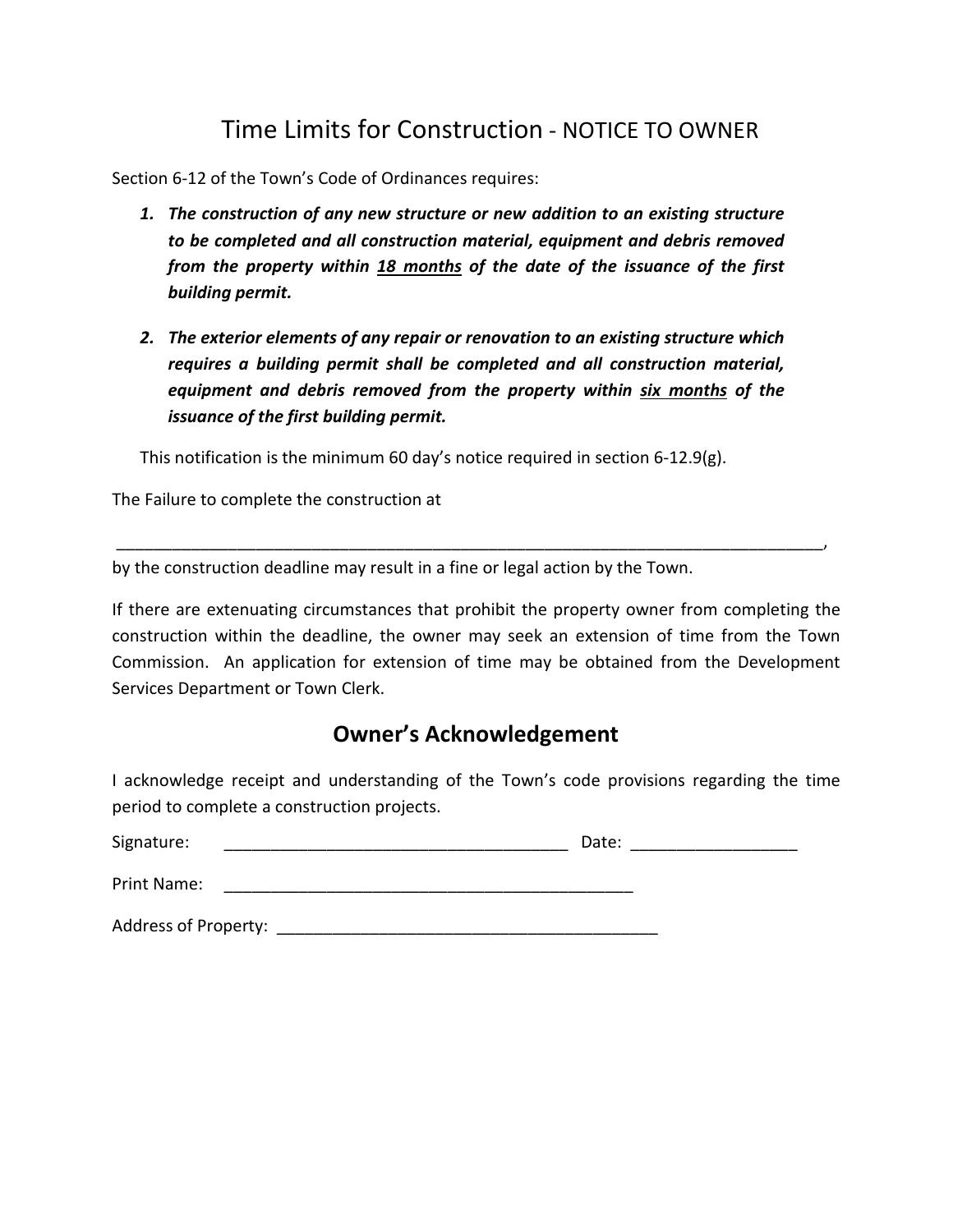

## BUILDING DEPARTMENT

**DURING A HURRICANE WATCH & BEFORE THE ONSET OF HURRICANE VELOCITY WINDS YOU ARE REQUIRED TO**

# SECURE THIS SITE

**IN ACCORDANCE WITH THE BROWARD COUNTY ADMINISTRATIVE PROVISIONS OF THE FLORIDA BUILDING CODE SECTION 110.13** 

**All loose objects in exposed outdoor locations shall be lashed to rigid construction or shall be stored inside an enclosed structure.**

**Florida Building Code Broward County Administrative Provisions Section 110.13.2.4**

**NOTICES ISSUED BY THE NATIONAL WEATHER SERVICE OF A HURRICANE WATCH ARE DEEMED SUFFICIENT NOTICE TO THE OWNER OF REAL PROPERTY UPON WHICH CONSTRUCTION IS OCCURRING, OR ANY CONTRACTOR RESPONSIBLE FOR SAID CONSTRUCTION, TO SECURE LOOSE CONSTRUCTION DEBRIS AND LOOSE CONSTRUCTION MATERIALS AGAINST EFFECTS OF HURRICANE FORCE WINDS**

### **This includes but not limited to:**

- **110.13.2.1 Road Right-of-Way shall remain clear of construction waste and trash**
- **110.13.2.2 Waste and Trash Enclosures Temporary Toilets**
- **110.13.2.3 Loose Construction Debris Forms and Construction Materials**
- **110.13.2.5 Roofing Tile and Materials Construction Shacks**
- **110.13.2.5 (1) Loading of Roof Tile**
- **110.13.2.5 (4) Store the construction materials inside an enclosed structure.**
- **110.13.3 Building materials shall be loaded on a roof no earlier than (200 working days prior to permanent installation.**
- **Temporary Electric Service Poles**

**AND PROTECT ALL GLASS AREAS**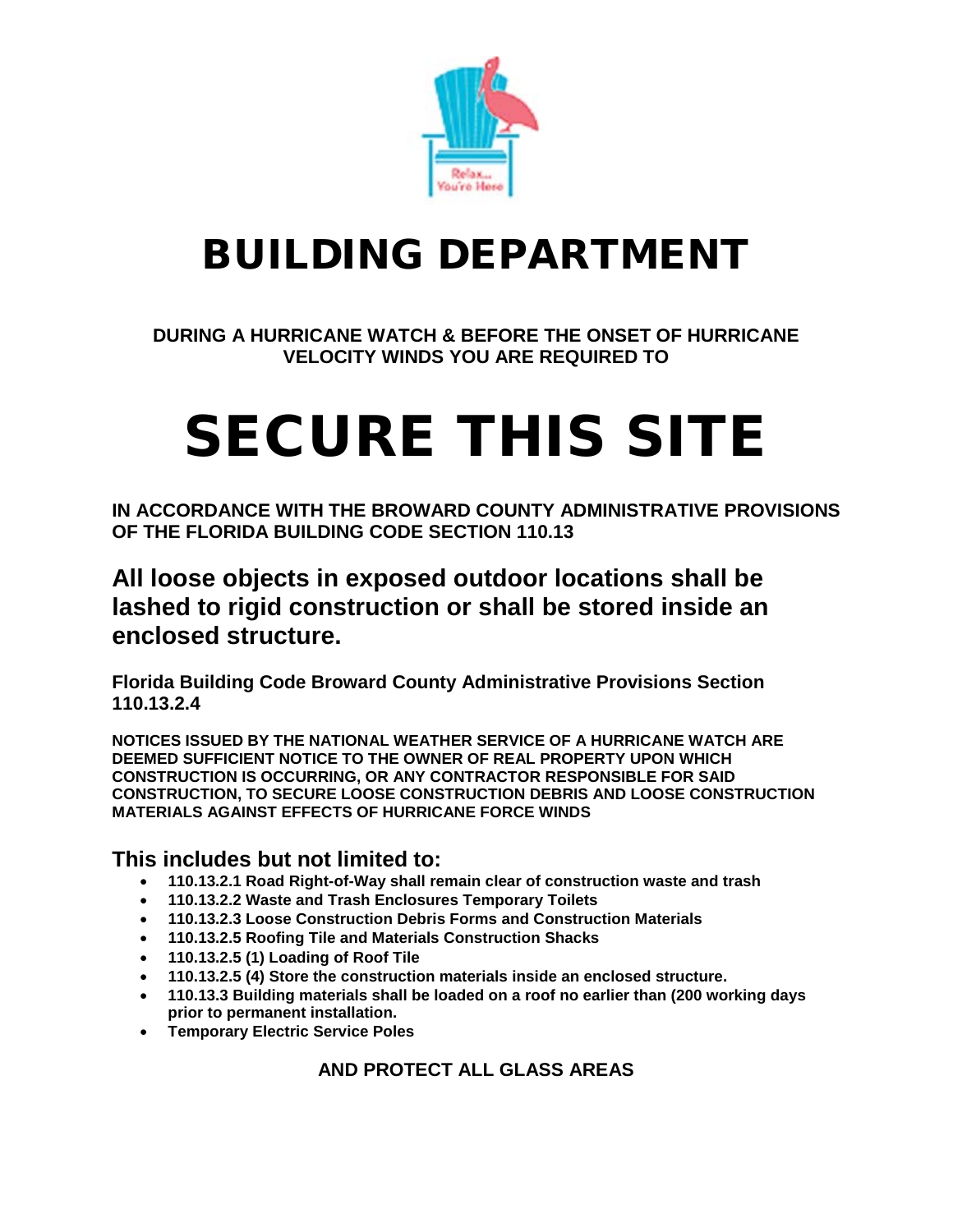#### PERMIT NUMBER:

#### **NOTICE OF COMMENCEMENT**

The undersigned hereby given notice that improvement will be made to certain real property, and in accordance with Chapter 713, Florida Statues the following information is provided in the Notice of Commencement. **1. DESCRIPTION OF PROPERTY** (Legal description & street address, if available) **TAX FOLIO NO.:** 

| SUBDIVISION                                                                                                            | <b>BLOCK</b> | <b>TRACT</b> | <b>LOT</b> | BLDG | <b>UNIT</b> |
|------------------------------------------------------------------------------------------------------------------------|--------------|--------------|------------|------|-------------|
| 2. GENERAL DESCRIPTION OF IMPROVEMENT:                                                                                 |              |              |            |      |             |
| 3. OWNER INFORMATION: a. Name                                                                                          |              |              |            |      |             |
| b. Address c. Interest in property                                                                                     |              |              |            |      |             |
| d. Name and address of fee simple titleholder (if other than Owner)<br>4. CONTRACTOR'S NAME, ADDRESS AND PHONE NUMBER: |              |              |            |      |             |
| 5. SURETY'S NAME, ADDRESS AND PHONE NUMBER AND BOND AMOUNT:                                                            |              |              |            |      |             |

#### **6. LENDER'S NAME, ADDRESS AND PHONE NUMBER:**

7. Persons within the State of Florida designated by Owner upon whom notices or other documents may be served as provided by Section 713.13 (1) (a) 7., FloridaStatutes: **NAME, ADDRESS AND PHONE NUMBER:**

8. In addition to himself or herself, Owner designates the following to receive a copy of the Lienor's Notice as provided in Section 713.13 (1) (b), Florida Statutes: **NAME, ADDRESS AND PHONE NUMBER:**

9. Expiration date of notice of commencement (the expiration date is 1 year from the date of recording unless a different date is specified): , 20

WARNING TO OWNER: ANY PAYMENTS MADE BY THE OWNER AFTER THE EXPIRATION OF THE NOTICE OF COMMENCEMENT ARE CONSIDERED IMPROPER PAYMENTS UNDER CHAPTER 713, PART I, SECTION 713.13, FLORIDA STATUTES, AND CAN RESULT IN YOUR PAYING TWICE FOR IMPROVEMENTS TO YOUR PROPERTY. A NOTICE OF COMMENCEMENT MUST BE RECORDED AND POSTED ON THE JOB SITE BEFORE THE FIRST INSPECTION. IF YOU INTEND TO OBTAIN FINANCING, CONSULT WITH YOUR LENDER OR AN ATTORNEY BEFORE COMMENCING WORK OR RECORDING YOUR NOTICE OF COMMENCEMENT.

| <b>Signature of Owner or</b><br>State of Florida<br>County of Broward | <b>Owner's Authorized Officer/Director/Partner/Manager</b>                                                                                                            |                                                             | <b>Print Name and Provide Signatory's Title/Office</b> |  |  |  |
|-----------------------------------------------------------------------|-----------------------------------------------------------------------------------------------------------------------------------------------------------------------|-------------------------------------------------------------|--------------------------------------------------------|--|--|--|
|                                                                       | The foregoing instrument was acknowledged before me this                                                                                                              | $day of$ $\qquad \qquad .20$                                |                                                        |  |  |  |
| By                                                                    | . as<br>(name of person)<br>For. (name of party on behalf of whom instrument was executed)                                                                            | (type of authority,e.g. officer, trustee, attorney in fact) |                                                        |  |  |  |
|                                                                       | Personally known or produced the following type of identification:                                                                                                    |                                                             |                                                        |  |  |  |
| Notary                                                                |                                                                                                                                                                       |                                                             | (Signature of Notary Public)                           |  |  |  |
|                                                                       | Under Penalties of periury I declare that I have read the foregoing and that the facts in it are true to the best of my knowledge and belief (Section 02.525. Florida |                                                             |                                                        |  |  |  |

have read the foregoing and that the facts in it are true to the best of my knowledge and belief (Section 92.525, Flor Statutes).

#### **Signature(s) of Owner(s) or Owner(s)' Authorized Officer/ Director / Partner/Manager who signed above:**

By By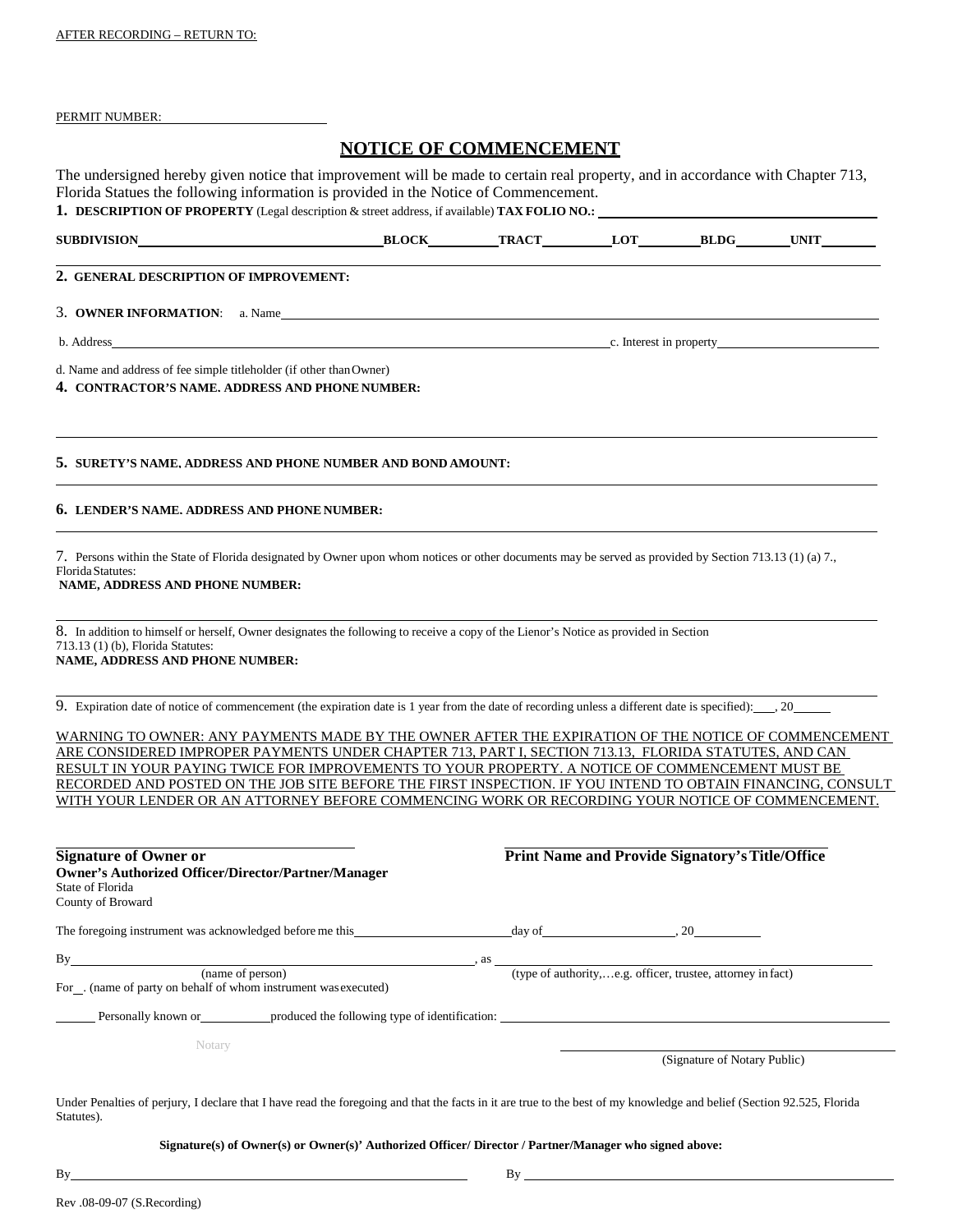|                                                                                                                                                                                                                                                                                                                                  | <b>DEVELOPMENT SERVICES DEPARTMENT</b><br>4501 N. Ocean Dr. LBTS, FL 33308<br>Ph (954) 640-4210 / Fax (954) 634-4654 | TOWN OF LAUDERDALE-BY-THE-SEA, FLORIDA<br><b>ZONING SIGN PERMIT APPLICATION</b>                                                                                                                                                                                                |
|----------------------------------------------------------------------------------------------------------------------------------------------------------------------------------------------------------------------------------------------------------------------------------------------------------------------------------|----------------------------------------------------------------------------------------------------------------------|--------------------------------------------------------------------------------------------------------------------------------------------------------------------------------------------------------------------------------------------------------------------------------|
| <b>LAUDERDALE</b><br><b>BY-THE-SEA</b>                                                                                                                                                                                                                                                                                           |                                                                                                                      | One application and fee is required for each requested sign.                                                                                                                                                                                                                   |
|                                                                                                                                                                                                                                                                                                                                  |                                                                                                                      |                                                                                                                                                                                                                                                                                |
| SUBDIVISION: WebSubstitute of the contract of the contract of the contract of the contract of the contract of the contract of the contract of the contract of the contract of the contract of the contract of the contract of                                                                                                    |                                                                                                                      |                                                                                                                                                                                                                                                                                |
|                                                                                                                                                                                                                                                                                                                                  |                                                                                                                      |                                                                                                                                                                                                                                                                                |
| TYPE OF SIGNAGE: _______<br>TOTAL NUMBER OF EXISTING SIGNS:<br>TOTAL REQUESTED (separate application form and fee for each sign):                                                                                                                                                                                                |                                                                                                                      |                                                                                                                                                                                                                                                                                |
|                                                                                                                                                                                                                                                                                                                                  |                                                                                                                      |                                                                                                                                                                                                                                                                                |
|                                                                                                                                                                                                                                                                                                                                  |                                                                                                                      |                                                                                                                                                                                                                                                                                |
|                                                                                                                                                                                                                                                                                                                                  |                                                                                                                      |                                                                                                                                                                                                                                                                                |
| jurisdiction.<br>OWNER'S AFFIDAVIT: I certify that all the foregoing information is accurate and that all work will be done in compliance with all                                                                                                                                                                               |                                                                                                                      | Application is hereby made to obtain a permit to do work and installation as indicated. I certify that no work or installation has<br>commenced prior to the issuance of a permit and all work will be performed to meet the standards of all laws regulating work within this |
| applicable laws regulating construction and zoning.<br>NOTICE: In addition to the requirements of this permit, there may be additional restrictions applicable to this property that may be<br>found in the public records of the Town or County, and there may be additional permits required from other governmental entities. |                                                                                                                      |                                                                                                                                                                                                                                                                                |
| Signature (Building Owner)                                                                                                                                                                                                                                                                                                       |                                                                                                                      |                                                                                                                                                                                                                                                                                |
| <b>Printed Name</b>                                                                                                                                                                                                                                                                                                              | <b>Printed Name</b>                                                                                                  |                                                                                                                                                                                                                                                                                |
|                                                                                                                                                                                                                                                                                                                                  |                                                                                                                      |                                                                                                                                                                                                                                                                                |
| My Commission Expires                                                                                                                                                                                                                                                                                                            |                                                                                                                      | My Commission Expires ____________                                                                                                                                                                                                                                             |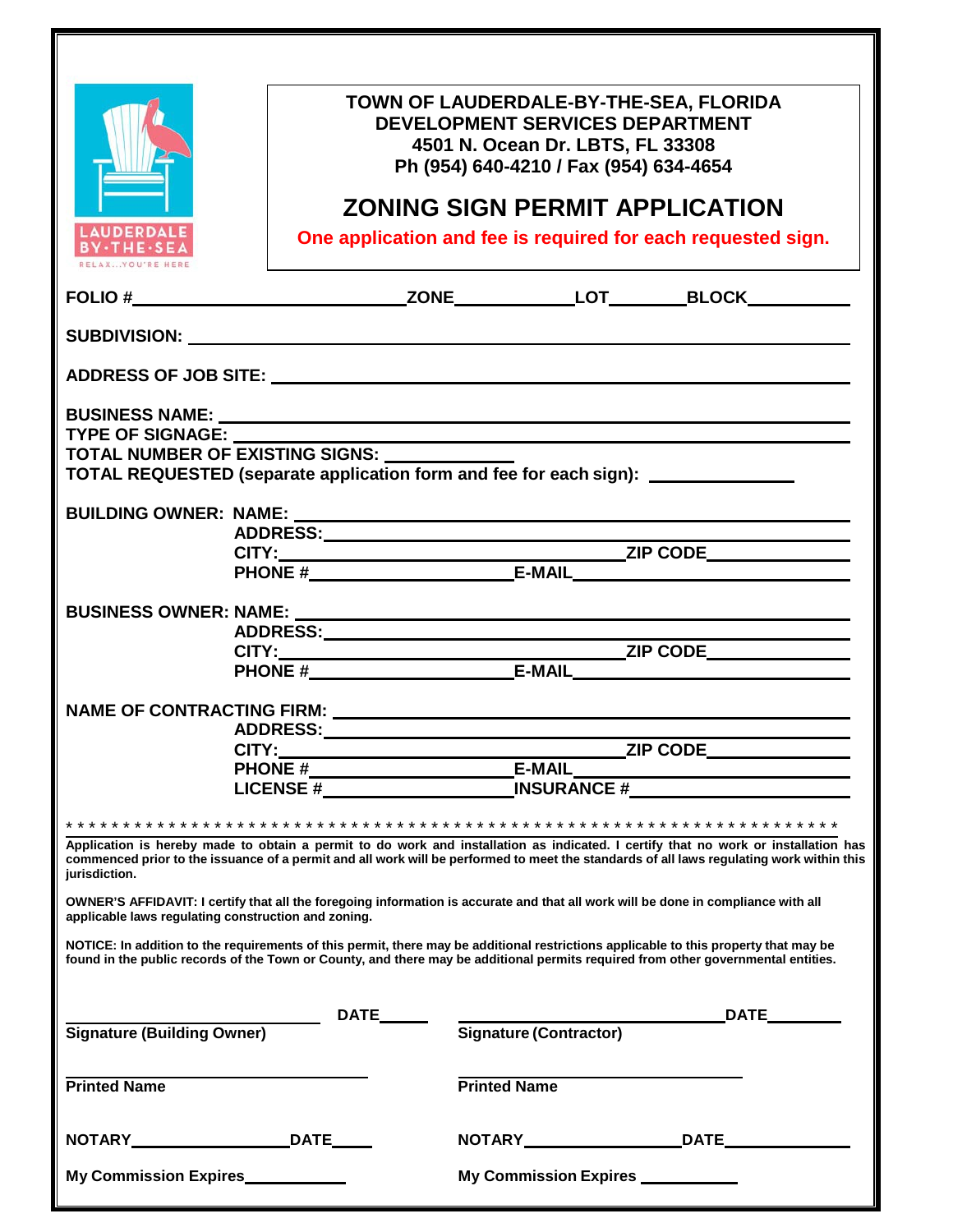Lauderdale-By-The-Sea regulates signs in Chapter 30 Article VIII of the Town's Code of Ordinances. The code is available at [www.lbts-fl.gov b](http://www.lbts-fl.gov/)y clicking on the Town Code tab at the top of the web page.

## **Submittal requirements:**

*Please provide the following additional information*:

- (a)A drawing or sample of the proposed sign, to scale, showing the dimensions, letter size, colors, materials, structural support, and lighting, if any;
- (b)A plan showing the sign's proposed location either on the ground (pole, pylon or monument) or the building (wall) and the mounting height of the proposed sign, along with a color photograph of the proposed location;
- (c)If lighting is proposed, information regarding the type, and intensity and if applicable, Kelvin temperature of the proposed illumination to document compliance with the sign illumination restrictions of these regulations;
- (d)If applicable, a survey showing the elevation of nearest crown of road or sidewalk.
- (e)Photographs of the existing building that identifies the location, color, and sign type of other existing signs on the building; and
- (f) A letter from the building owner stating the designated color scheme for the building (max. 3 colors).

## **Please note:**

- 1. A Building Permit application is required for all permanent signage other than window lettering.
- 2. Signs that are installed without a permit will result in a double permit fee.